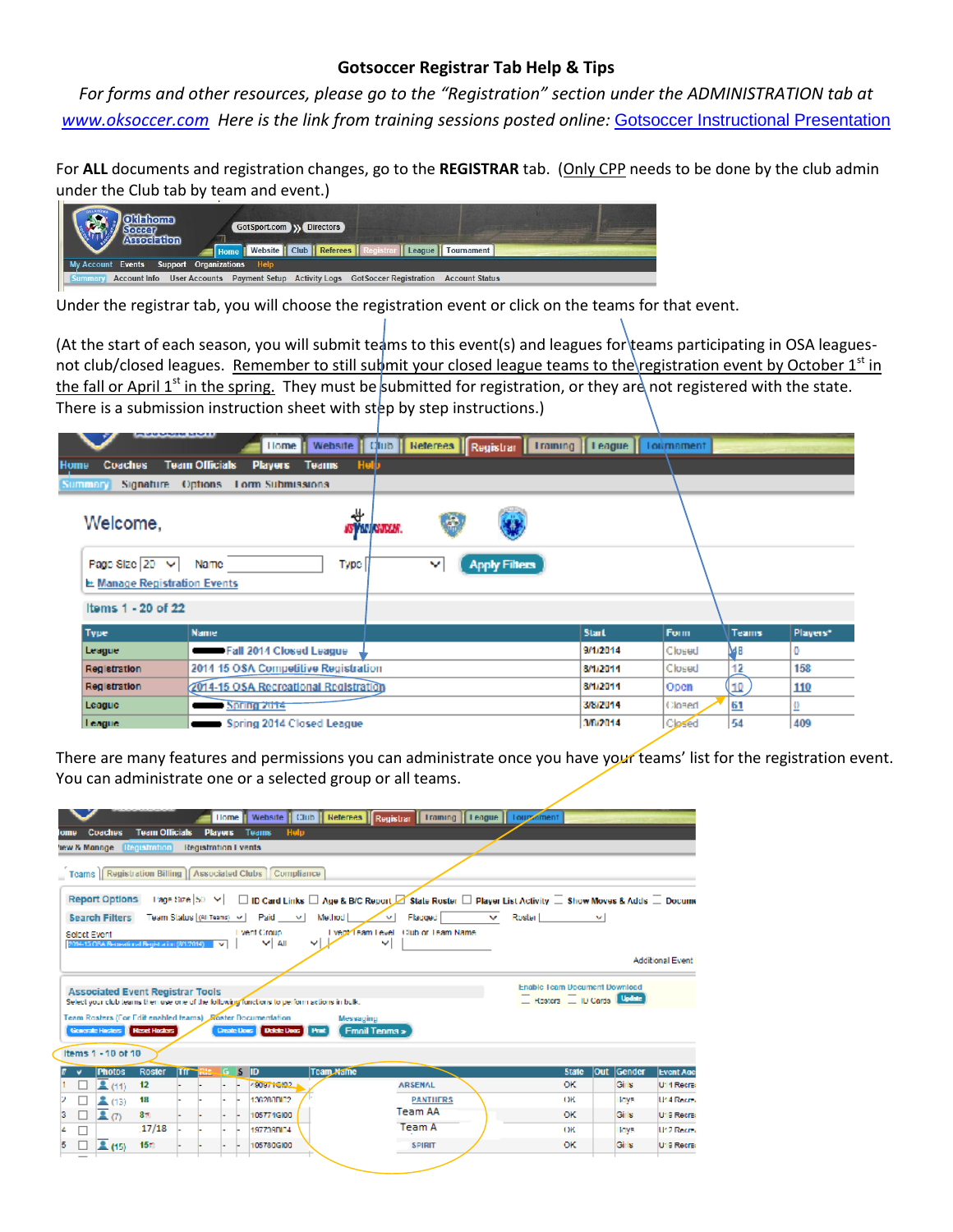To administrate teams, check mark which teams (or all) you want to:

"Generate Rosters" (this freezes the player list to create an official roster but does not issue any documents. Rosters have to be frozen to issue rosters and passes then updated when changes.)

"Create Docs" (Issues an Official Roster)

"Email Teams"

"Enable Team Document Download" (Give permission or remove permission for teams to have a copy and print the roster or player passes)

"Print "F (Front), Full Roster Id Cards" (This is a way to bulk print files for player passes, but it will NOT send them to the team documents. If you want teams to have a copy of their player passes, those have to be generated by each team.)<br>Select Event Team (Supper Team Name Level Club or Team Name Level Club or Team Name Level Club or Team Name



When you click onto a specific team, it should bring up the team roster page although you will notice there are several other tabs (Team ID, Team Details, etc. that all have different functions.) The default team roster page is where you will ADD players from the player list to update the roster, release players, update players' information, and issue documents.

|                                                                                 |                |                      | Home   Website   Club   Reference   Registrar   Training   Leugue   Tourna                              |                               |                                                            |                              |                                                                                                                                                                                                                                |                |                |              |                                                         |             |                                                                                                     |  |
|---------------------------------------------------------------------------------|----------------|----------------------|---------------------------------------------------------------------------------------------------------|-------------------------------|------------------------------------------------------------|------------------------------|--------------------------------------------------------------------------------------------------------------------------------------------------------------------------------------------------------------------------------|----------------|----------------|--------------|---------------------------------------------------------|-------------|-----------------------------------------------------------------------------------------------------|--|
| Registration Registration Events                                                | <b>Thysene</b> |                      |                                                                                                         |                               |                                                            |                              |                                                                                                                                                                                                                                |                |                |              |                                                         |             |                                                                                                     |  |
| Team Staff & ID Carda   Team Detail                                             |                | lowter & ID Carda    | ort Requests   Player History   Roster History   Payment   Documents                                    |                               |                                                            |                              |                                                                                                                                                                                                                                |                |                |              |                                                         |             |                                                                                                     |  |
| Girls U14                                                                       |                | ARSENAL 480871GI02   |                                                                                                         |                               |                                                            |                              |                                                                                                                                                                                                                                |                |                |              |                                                         |             |                                                                                                     |  |
| Select a League/Event                                                           |                |                      | U14 Recreational Roster Limita: Oklahoma Soccer Association   Total: 15 players   Primary Single Roster |                               |                                                            |                              |                                                                                                                                                                                                                                |                |                |              |                                                         |             |                                                                                                     |  |
| 2014-15 05A16                                                                   |                |                      | <b>Team Details - This Event</b><br><b>M</b> Go<br>Selected Route                                       | Not Selected, Use Player Ltd. |                                                            |                              |                                                                                                                                                                                                                                |                |                |              |                                                         |             |                                                                                                     |  |
| <b>E Return to Team Ust</b><br><b>Uplas Territor De</b>                         |                |                      | State Hoster<br>Croup                                                                                   | Girls V U14 V                 | 2014-15 OSA Recreational Registration (5/1/2014) [Viewing] |                              |                                                                                                                                                                                                                                |                |                |              |                                                         |             |                                                                                                     |  |
|                                                                                 |                |                      | <b>Clubilleum</b><br>Association                                                                        |                               | Arsenal                                                    |                              |                                                                                                                                                                                                                                |                |                |              |                                                         |             |                                                                                                     |  |
|                                                                                 |                |                      | <b>Playing Langua</b>                                                                                   |                               |                                                            |                              |                                                                                                                                                                                                                                |                |                |              |                                                         |             |                                                                                                     |  |
|                                                                                 |                |                      | learn Level (For Event)   Recreational V   11-11-1                                                      |                               |                                                            |                              |                                                                                                                                                                                                                                |                |                |              |                                                         |             |                                                                                                     |  |
| <b>Document Generation</b><br>You may generate the following                    |                |                      |                                                                                                         |                               | Team Documents (Past 15 Months) D                          |                              |                                                                                                                                                                                                                                |                |                |              |                                                         |             |                                                                                                     |  |
| <b>Search Scient</b>                                                            |                |                      |                                                                                                         |                               |                                                            |                              |                                                                                                                                                                                                                                |                |                |              |                                                         |             |                                                                                                     |  |
|                                                                                 | $\bullet$      |                      |                                                                                                         |                               |                                                            |                              |                                                                                                                                                                                                                                |                |                |              |                                                         |             | Use the "Generate ID Cards (top button) to issue player passes (includes staff passes for the staff |  |
|                                                                                 |                |                      | assigned to the team.)                                                                                  |                               |                                                            |                              |                                                                                                                                                                                                                                |                |                |              |                                                         |             |                                                                                                     |  |
| <b>Team Coscher</b>                                                             |                |                      |                                                                                                         |                               |                                                            |                              | Use the "Generate Official Roster" button to create a state roster.                                                                                                                                                            |                |                |              |                                                         |             |                                                                                                     |  |
| <b>Hole</b><br><b>Photo</b>                                                     |                |                      |                                                                                                         |                               |                                                            |                              |                                                                                                                                                                                                                                |                |                |              |                                                         |             |                                                                                                     |  |
| Conch                                                                           |                |                      |                                                                                                         |                               |                                                            |                              |                                                                                                                                                                                                                                |                |                |              |                                                         |             |                                                                                                     |  |
|                                                                                 |                |                      |                                                                                                         |                               |                                                            |                              |                                                                                                                                                                                                                                |                |                |              | Couch ID Cards Only: [fred.   Plain Couch Cardia: [fred |             |                                                                                                     |  |
| Search for Secondary Players<br>rch for Club Pass Players                       |                |                      |                                                                                                         |                               |                                                            |                              | Release records can be reround using the ed "X" icon to the left of each name. Maiching claver aleria may be caused by orchaned roate case cals that was from thelper bent learn na nerround from the event. To avoid this, re |                |                |              |                                                         |             |                                                                                                     |  |
| Official Rocter                                                                 |                |                      |                                                                                                         |                               |                                                            |                              | <b>ID Carda</b>                                                                                                                                                                                                                | * USYSA        |                | * Plastic    |                                                         |             |                                                                                                     |  |
| 2011-15 OSA Recreational Registration<br>Photo<br><b>L.Name</b>                 |                |                      | * Standard CK<br><b>DA</b>                                                                              | <b>June</b>                   | * Region III<br>Cender                                     | * Region L/ IV<br><b>DOR</b> | <b>Date Added</b>                                                                                                                                                                                                              | Action         | * Pain<br>Full | Plain        | * P. (blank)                                            | <b>Lype</b> |                                                                                                     |  |
|                                                                                 |                | Last Name First Name | FFFFNN010101                                                                                            | ٥                             | Girls                                                      | 01/01/2001                   | 9/3/2014 0:52:44 PM                                                                                                                                                                                                            | $\overline{1}$ | Print          | <b>Print</b> |                                                         |             |                                                                                                     |  |
|                                                                                 |                |                      |                                                                                                         |                               |                                                            |                              | 3/3/2014 0:52:45 PM                                                                                                                                                                                                            |                | Print          | Print        |                                                         |             |                                                                                                     |  |
|                                                                                 |                |                      |                                                                                                         |                               |                                                            |                              | 9/3/2014 0:52:44 PM                                                                                                                                                                                                            | <b>Target</b>  | <b>Print</b>   | <b>Print</b> |                                                         |             |                                                                                                     |  |
|                                                                                 |                |                      |                                                                                                         |                               |                                                            |                              | 9/3/2014 6:52:44 PM                                                                                                                                                                                                            | ₩              | Print          | Print        |                                                         |             |                                                                                                     |  |
|                                                                                 |                |                      |                                                                                                         |                               |                                                            |                              | 8/3/2014 0.53 45 PM                                                                                                                                                                                                            | ₩              | Print          | <b>Print</b> |                                                         |             |                                                                                                     |  |
|                                                                                 |                |                      |                                                                                                         |                               |                                                            |                              | 9/3/2014 6:53:44 PM                                                                                                                                                                                                            | ₩              | Print          | Print        |                                                         |             |                                                                                                     |  |
|                                                                                 |                |                      |                                                                                                         |                               |                                                            |                              | 9/3/2014 0:52:45 PM                                                                                                                                                                                                            | ₩              | Print          | Print        |                                                         |             |                                                                                                     |  |
|                                                                                 |                |                      |                                                                                                         |                               |                                                            |                              | 0/3/2014 0:52:40 PM                                                                                                                                                                                                            | ₩              | Print          | Print        |                                                         |             |                                                                                                     |  |
|                                                                                 |                |                      |                                                                                                         |                               |                                                            |                              |                                                                                                                                                                                                                                | ₩              |                |              |                                                         |             |                                                                                                     |  |
|                                                                                 |                |                      |                                                                                                         |                               |                                                            |                              | 03/2014 03/24/3 PM                                                                                                                                                                                                             |                | Print          | Print        |                                                         |             |                                                                                                     |  |
|                                                                                 |                |                      |                                                                                                         |                               |                                                            |                              | 00/2014 03245 PM                                                                                                                                                                                                               | ₩              | Print          | <b>Etips</b> |                                                         |             |                                                                                                     |  |
|                                                                                 |                |                      |                                                                                                         |                               |                                                            |                              | 03/2014 03/245 PM                                                                                                                                                                                                              | ₩              | Print          | Print        |                                                         |             |                                                                                                     |  |
| $\overline{12}$                                                                 |                |                      |                                                                                                         |                               |                                                            |                              | 9/3/2014 0:53:44 PM                                                                                                                                                                                                            | 景              | <b>Print</b>   | Print        |                                                         |             |                                                                                                     |  |
| "Diference between player age and learn age shown in parentheses if applicable. |                |                      |                                                                                                         |                               |                                                            |                              |                                                                                                                                                                                                                                |                |                |              |                                                         |             |                                                                                                     |  |
| Full Team Player List                                                           |                |                      |                                                                                                         |                               |                                                            |                              |                                                                                                                                                                                                                                |                |                |              |                                                         |             |                                                                                                     |  |